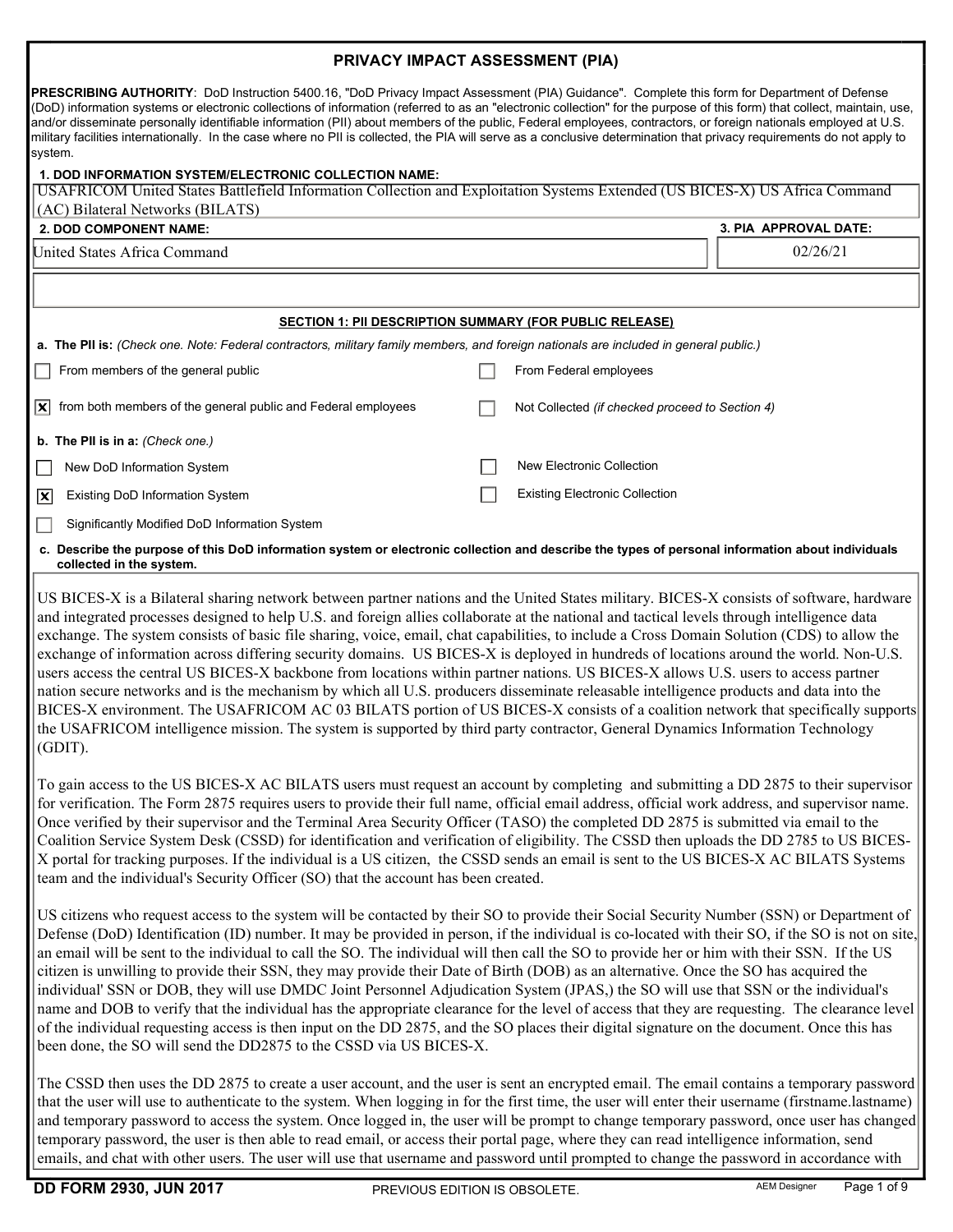## d. Why is the PII collected and/or what is the intended use of the PII? (e.g., verification, identification, authentication, data matching, mission-related use, administrative use)

Identification: In order to access the system, users must request an account using the Form DD 2875. The DD 2875 requests that users provide their full name, official email address, official work address, and supervisor name. Once the individual has been identified. This information is used to verify eligibility for system access and to authenticate the individual for system access. The DD 2875 is used to verify eligibility to access the network. Once the requesting user is verified for eligibility, a general user account is created by the US BICES-X Coalition System Service Desk, the user is them provided their user name (firstname.lastname), and a temp password to use to create their own password. Due to the nature of the system (users from different nations using multiple security domains) BICES-X does not use Public Key Infrastructure (PKI) for user authentication.

| e. Do individuals have the opportunity to object to the collection of their PII?                                                                                                                                                                                                                                                                                                                                                                                                                                                                                                                                                                  |                           | $ \mathbf{x} $<br>Yes<br>No                                                                               |
|---------------------------------------------------------------------------------------------------------------------------------------------------------------------------------------------------------------------------------------------------------------------------------------------------------------------------------------------------------------------------------------------------------------------------------------------------------------------------------------------------------------------------------------------------------------------------------------------------------------------------------------------------|---------------------------|-----------------------------------------------------------------------------------------------------------|
| (1) If "Yes," describe the method by which individuals can object to the collection of PII.                                                                                                                                                                                                                                                                                                                                                                                                                                                                                                                                                       |                           |                                                                                                           |
| (2) If "No," state the reason why individuals cannot object to the collection of PII.                                                                                                                                                                                                                                                                                                                                                                                                                                                                                                                                                             |                           |                                                                                                           |
| Individuals can object to the collection of their PII collected by the DD 2875, by not submitting it. However, no account would created by<br>the CSSD, and the individual would not be provided access. Individuals are informed of this via a Privacy Act Statement that is found on the<br>DD 2875. The SSN is requested from US citizens in order to verify that they possess the proper security clearance for the level of access<br>requested. If the individual does not wish to provide their SSN, they may provide their Date of Birth. However, without one of these<br>identifiers, access cannot be granted to the US citizen users. |                           |                                                                                                           |
| f. Do individuals have the opportunity to consent to the specific uses of their PII?                                                                                                                                                                                                                                                                                                                                                                                                                                                                                                                                                              |                           | $\sqrt{\mathbf{x}}$ No<br>Yes                                                                             |
| (1) If "Yes," describe the method by which individuals can give or withhold their consent.                                                                                                                                                                                                                                                                                                                                                                                                                                                                                                                                                        |                           |                                                                                                           |
| (2) If "No," state the reason why individuals cannot give or withhold their consent.                                                                                                                                                                                                                                                                                                                                                                                                                                                                                                                                                              |                           |                                                                                                           |
| Individuals are not specifically provided with the opportunity to consent to the way in which their information is used, however, users are<br>aware that the PII that they submit via the DD 2875 will be used to verify eligibility of an individual to create a user or privileged user<br>account that will enable them authenticate system access. Without the information provided via the DD 2875 (and for US citizens,<br>verification by the SO that the individual has the proper level of clearance) the CSSD is unable to create an account for the requester.                                                                        |                           |                                                                                                           |
| g. When an individual is asked to provide PII, a Privacy Act Statement (PAS) and/or a Privacy Advisory must be provided. (Check as appropriate and<br>provide the actual wording.)                                                                                                                                                                                                                                                                                                                                                                                                                                                                |                           |                                                                                                           |
| Privacy Act Statement<br>Privacy Advisory<br>$ \mathbf{x} $                                                                                                                                                                                                                                                                                                                                                                                                                                                                                                                                                                                       | $ \overline{\mathbf{x}} $ | Not Applicable                                                                                            |
| The Privacy Act Statement found on the DD Form 2875 states:                                                                                                                                                                                                                                                                                                                                                                                                                                                                                                                                                                                       |                           |                                                                                                           |
| Authorities: Executive Order 10450, 9397; and Public Law 99-474, the Computer Fraud and Abuse Act.                                                                                                                                                                                                                                                                                                                                                                                                                                                                                                                                                |                           |                                                                                                           |
| Purpose: To record names, signatures, and other identifiers for the purpose of validating the trustworthiness of individuals requesting access<br>to Department of Defense (DoD) systems and information. NOTE: Records may be maintained in both electronic and/or paper form.                                                                                                                                                                                                                                                                                                                                                                   |                           |                                                                                                           |
| Routine Uses: None.                                                                                                                                                                                                                                                                                                                                                                                                                                                                                                                                                                                                                               |                           |                                                                                                           |
| Disclosure: Disclosure of this information is voluntary; however, failure to provide the requested information may impede, delay or prevent<br>further processing of this request.                                                                                                                                                                                                                                                                                                                                                                                                                                                                |                           |                                                                                                           |
| h. With whom will the PII be shared through data/system exchange, both within your DoD Component and outside your Component?<br>(Check all that apply)                                                                                                                                                                                                                                                                                                                                                                                                                                                                                            |                           |                                                                                                           |
| Within the DoD Component<br> X                                                                                                                                                                                                                                                                                                                                                                                                                                                                                                                                                                                                                    | Specify.                  | Supervisor/Terminal Area Security Officer/Information<br>System Owner/Information System Security Manager |
| Other DoD Components (i.e. Army, Navy, Air Force)<br> x                                                                                                                                                                                                                                                                                                                                                                                                                                                                                                                                                                                           | Specify.                  | <b>US BICES-X CSSD</b>                                                                                    |
| Other Federal Agencies (i.e. Veteran's Affairs, Energy, State)                                                                                                                                                                                                                                                                                                                                                                                                                                                                                                                                                                                    | Specify.                  |                                                                                                           |

DD FORM 2930, JUN 2017 **PREVIOUS EDITION IS OBSOLETE.** And Designer Page 2 of 9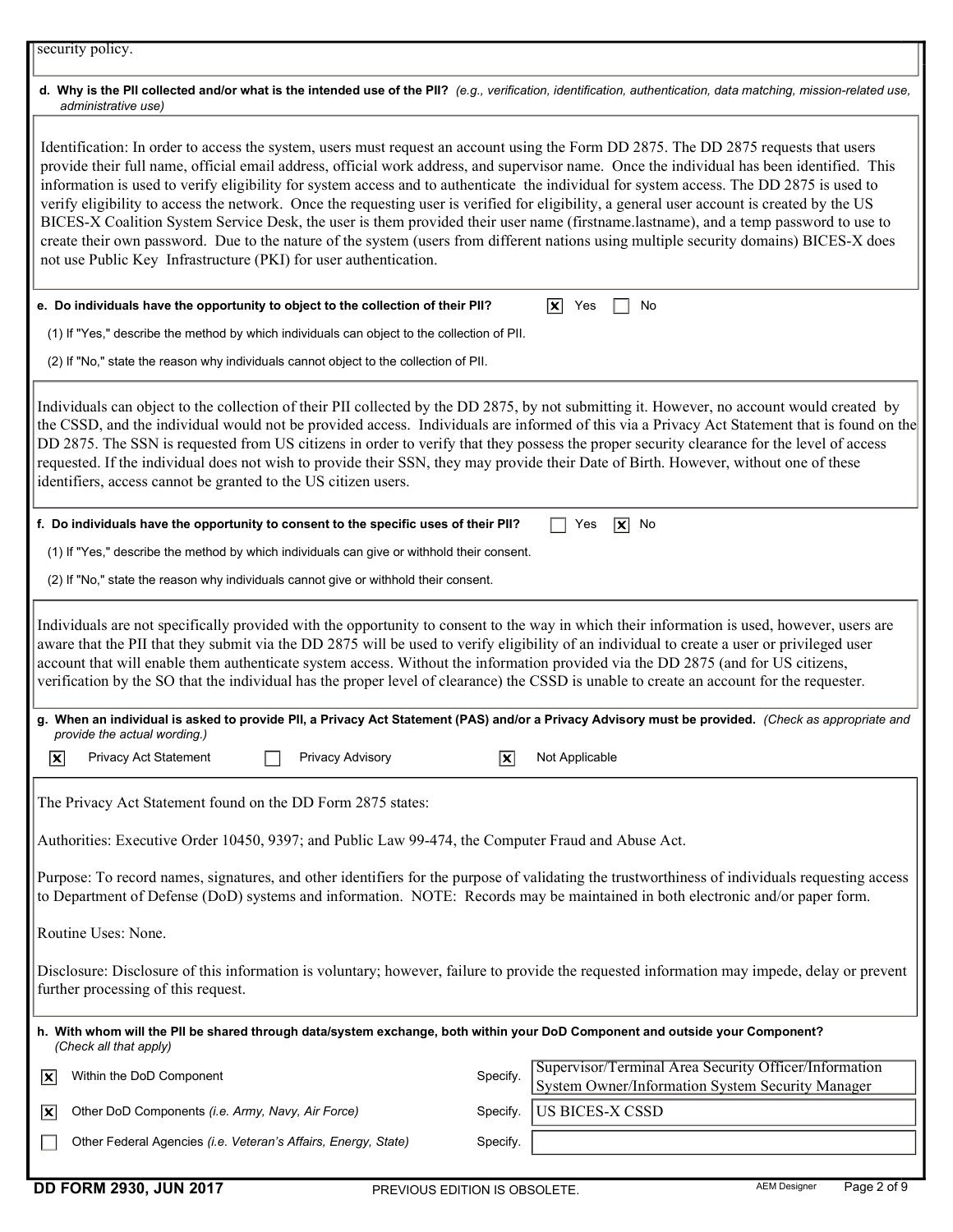|                                                                                                                                                                                                             | State and Local Agencies                                                                                                                                                                                                                                                                                                         | Specify. |                                                                        |  |
|-------------------------------------------------------------------------------------------------------------------------------------------------------------------------------------------------------------|----------------------------------------------------------------------------------------------------------------------------------------------------------------------------------------------------------------------------------------------------------------------------------------------------------------------------------|----------|------------------------------------------------------------------------|--|
|                                                                                                                                                                                                             | Contractor (Name of contractor and describe the language in<br>the contract that safeguards PII. Include whether FAR privacy<br>clauses, i.e., 52.224-1, Privacy Act Notification, 52.224-2,<br>Privacy Act, and FAR 39.105 are included in the contract.)                                                                       | Specify. |                                                                        |  |
| $ \mathsf{x} $                                                                                                                                                                                              | Other (e.g., commercial providers, colleges).                                                                                                                                                                                                                                                                                    | Specify. | <b>GDIT</b>                                                            |  |
|                                                                                                                                                                                                             | i. Source of the PII collected is: (Check all that apply and list all information systems if applicable)                                                                                                                                                                                                                         |          |                                                                        |  |
|                                                                                                                                                                                                             | Individuals                                                                                                                                                                                                                                                                                                                      | X        | <b>Databases</b>                                                       |  |
| x                                                                                                                                                                                                           | <b>Existing DoD Information Systems</b>                                                                                                                                                                                                                                                                                          |          | <b>Commercial Systems</b>                                              |  |
|                                                                                                                                                                                                             | Other Federal Information Systems                                                                                                                                                                                                                                                                                                |          |                                                                        |  |
|                                                                                                                                                                                                             | US BICES-X CSSD. The MOA is currently being updated by the Program Contracting Officer's Representative COR.                                                                                                                                                                                                                     |          |                                                                        |  |
|                                                                                                                                                                                                             | j. How will the information be collected? (Check all that apply and list all Official Form Numbers if applicable)                                                                                                                                                                                                                |          |                                                                        |  |
|                                                                                                                                                                                                             | E-mail                                                                                                                                                                                                                                                                                                                           | X        | Official Form (Enter Form Number(s) in the box below)                  |  |
|                                                                                                                                                                                                             | In-Person Contact                                                                                                                                                                                                                                                                                                                |          | Paper                                                                  |  |
|                                                                                                                                                                                                             | Fax                                                                                                                                                                                                                                                                                                                              |          | Telephone Interview                                                    |  |
|                                                                                                                                                                                                             | Information Sharing - System to System                                                                                                                                                                                                                                                                                           |          | Website/E-Form                                                         |  |
|                                                                                                                                                                                                             | Other (If Other, enter the information in the box below)                                                                                                                                                                                                                                                                         |          |                                                                        |  |
|                                                                                                                                                                                                             | Once the DD 2875 is collected, it is disseminated via email on Non-classified Internet Protocol Router Network (NIPRNet) or Secret<br>Internet Protocol Router Network (SIPRNet), and on US BICES-X. DD 2875 are not stored on NIPR US BICES-X AC BILATS. DD<br>2875s are only stored on SIPRNet and the US BICES-X main system. |          |                                                                        |  |
|                                                                                                                                                                                                             | k. Does this DoD Information system or electronic collection require a Privacy Act System of Records Notice (SORN)?                                                                                                                                                                                                              |          |                                                                        |  |
|                                                                                                                                                                                                             | A Privacy Act SORN is required if the information system or electronic collection contains information about U.S. citizens or lawful permanent U.S. residents that<br>is retrieved by name or other unique identifier. PIA and Privacy Act SORN information must be consistent.<br>$ \mathbf{x} $ No<br>Yes                      |          |                                                                        |  |
|                                                                                                                                                                                                             | If "Yes," enter SORN System Identifier                                                                                                                                                                                                                                                                                           |          |                                                                        |  |
|                                                                                                                                                                                                             |                                                                                                                                                                                                                                                                                                                                  |          |                                                                        |  |
| SORN Identifier, not the Federal Register (FR) Citation. Consult the DoD Component Privacy Office for additional information or http://dpcld.defense.gov/<br>Privacy/SORNs/<br>or                           |                                                                                                                                                                                                                                                                                                                                  |          |                                                                        |  |
|                                                                                                                                                                                                             | If a SORN has not yet been published in the Federal Register, enter date of submission for approval to Defense Privacy, Civil Liberties, and Transparency<br>Division (DPCLTD). Consult the DoD Component Privacy Office for this date                                                                                           |          |                                                                        |  |
| If "No," explain why the SORN is not required in accordance with DoD Regulation 5400.11-R: Department of Defense Privacy Program.                                                                           |                                                                                                                                                                                                                                                                                                                                  |          |                                                                        |  |
|                                                                                                                                                                                                             | DOD US BICES-X AC BILATS does not retrieve information about users using a personal identifier.                                                                                                                                                                                                                                  |          |                                                                        |  |
| I. What is the National Archives and Records Administration (NARA) approved, pending or general records schedule (GRS) disposition authority<br>for the system or for the records maintained in the system? |                                                                                                                                                                                                                                                                                                                                  |          |                                                                        |  |
|                                                                                                                                                                                                             | (1) NARA Job Number or General Records Schedule Authority.                                                                                                                                                                                                                                                                       |          | GRS 3.2, Item 30-31, System access records, CJCSM Series 0300-01,<br>ø |  |
|                                                                                                                                                                                                             | (2) If pending, provide the date the SF-115 was submitted to NARA.                                                                                                                                                                                                                                                               |          |                                                                        |  |
|                                                                                                                                                                                                             | (3) Retention Instructions.                                                                                                                                                                                                                                                                                                      |          |                                                                        |  |
|                                                                                                                                                                                                             | GRS 3.2 System Access Records                                                                                                                                                                                                                                                                                                    |          |                                                                        |  |
| Item 30: Systems not requiring special accountability for access: Destroy when temporary business uses ceases.                                                                                              |                                                                                                                                                                                                                                                                                                                                  |          |                                                                        |  |
|                                                                                                                                                                                                             | Item 31: Systems requiring special accountability for access: Destroy 6 years after password is altered or user account is terminated, but                                                                                                                                                                                       |          |                                                                        |  |
|                                                                                                                                                                                                             | longer retention is authorized for business use.                                                                                                                                                                                                                                                                                 |          |                                                                        |  |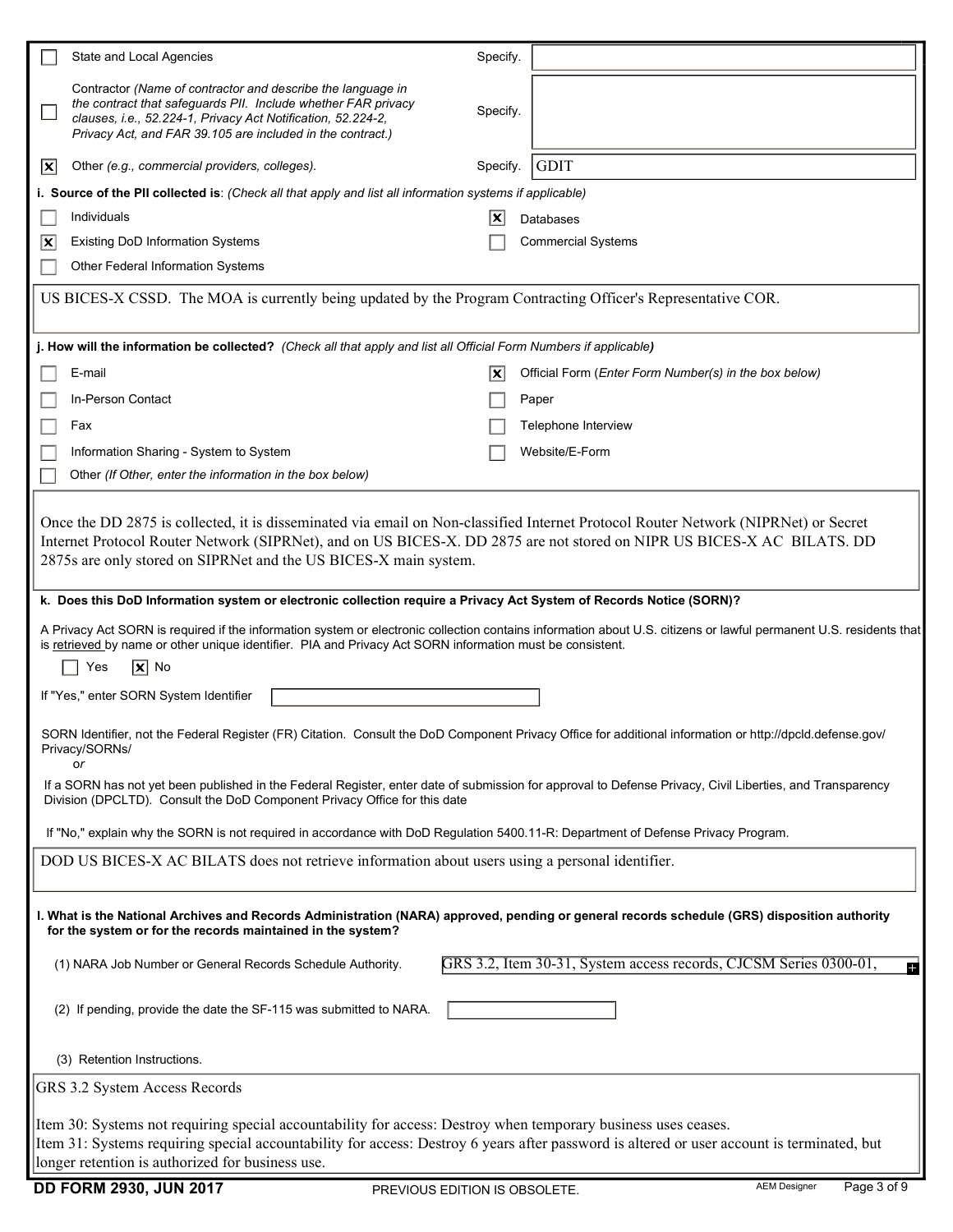0300-01, Short-Term records related to intelligence and security are records that have minimal or no documentary or evidential value. - Destroy/Delete after 180 days.

| 0300-03, Intelligence General Correspondence Files - Destroy/Delete no less than 7 years and no more than 10 years after cutoff.            |
|---------------------------------------------------------------------------------------------------------------------------------------------|
| 0300-04Intelligence Projection Records - Transfer legal custody of electronic records to the National Archives 25 years after cutoff, after |
| declassification review.                                                                                                                    |

 m. What is the authority to collect information? A Federal law or Executive Order must authorize the collection and maintenance of a system of records. For PII not collected or maintained in a system of records, the collection or maintenance of the PII must be necessary to discharge the requirements of a statue or Executive Order.

- (1) If this system has a Privacy Act SORN, the authorities in this PIA and the existing Privacy Act SORN should be similar.
- (2) If a SORN does not apply, cite the authority for this DoD information system or electronic collection to collect, use, maintain and/or disseminate PII. (If multiple authorities are cited, provide all that apply).
	- (a) Cite the specific provisions of the statute and/or EO that authorizes the operation of the system and the collection of PII.
	- (b) If direct statutory authority or an Executive Order does not exist, indirect statutory authority may be cited if the authority requires the operation or administration of a program, the execution of which will require the collection and maintenance of a system of records.
	- (c) If direct or indirect authority does not exist, DoD Components can use their general statutory grants of authority ("internal housekeeping") as the primary authority. The requirement, directive, or instruction implementing the statute within the DoD Component must be identified.

| 10 U.S.C. 137, Under Secretary of Defense for Intelligence; Executive Order 10450, Public Law 99-474, the Computer Fraud and Abuse<br>Act; Executive Order (E.O.) 10450, and E.O. 9397, as amended. The SSN is only used when identifying/locating an individual in Joint<br>Personnel Adjudications System (JPAS).                                                                                             |
|-----------------------------------------------------------------------------------------------------------------------------------------------------------------------------------------------------------------------------------------------------------------------------------------------------------------------------------------------------------------------------------------------------------------|
| n. Does this DoD information system or electronic collection have an active and approved Office of Management and Budget (OMB) Control<br>Number?                                                                                                                                                                                                                                                               |
| Contact the Component Information Management Control Officer or DoD Clearance Officer for this information. This number indicates OMB approval to<br>collect data from 10 or more members of the public in a 12-month period regardless of form or format.                                                                                                                                                      |
| $ \mathbf{x} $<br>No<br>Pending<br>Yes                                                                                                                                                                                                                                                                                                                                                                          |
| (1) If "Yes," list all applicable OMB Control Numbers, collection titles, and expiration dates.<br>(2) If "No," explain why OMB approval is not required in accordance with DoD Manual 8910.01, Volume 2, " DoD Information Collections Manual:<br>Procedures for DoD Public Information Collections."<br>(3) If "Pending," provide the date for the 60 and/or 30 day notice and the Federal Register citation. |
| The system is used to provide users with access to a DoD information system. Information is not requested from the public. Foreign partners<br>use their internal processes to vet their users, and to request system access. US BICES-X AC BILATS does not access this information.                                                                                                                            |
|                                                                                                                                                                                                                                                                                                                                                                                                                 |
|                                                                                                                                                                                                                                                                                                                                                                                                                 |
|                                                                                                                                                                                                                                                                                                                                                                                                                 |
|                                                                                                                                                                                                                                                                                                                                                                                                                 |
|                                                                                                                                                                                                                                                                                                                                                                                                                 |
|                                                                                                                                                                                                                                                                                                                                                                                                                 |
|                                                                                                                                                                                                                                                                                                                                                                                                                 |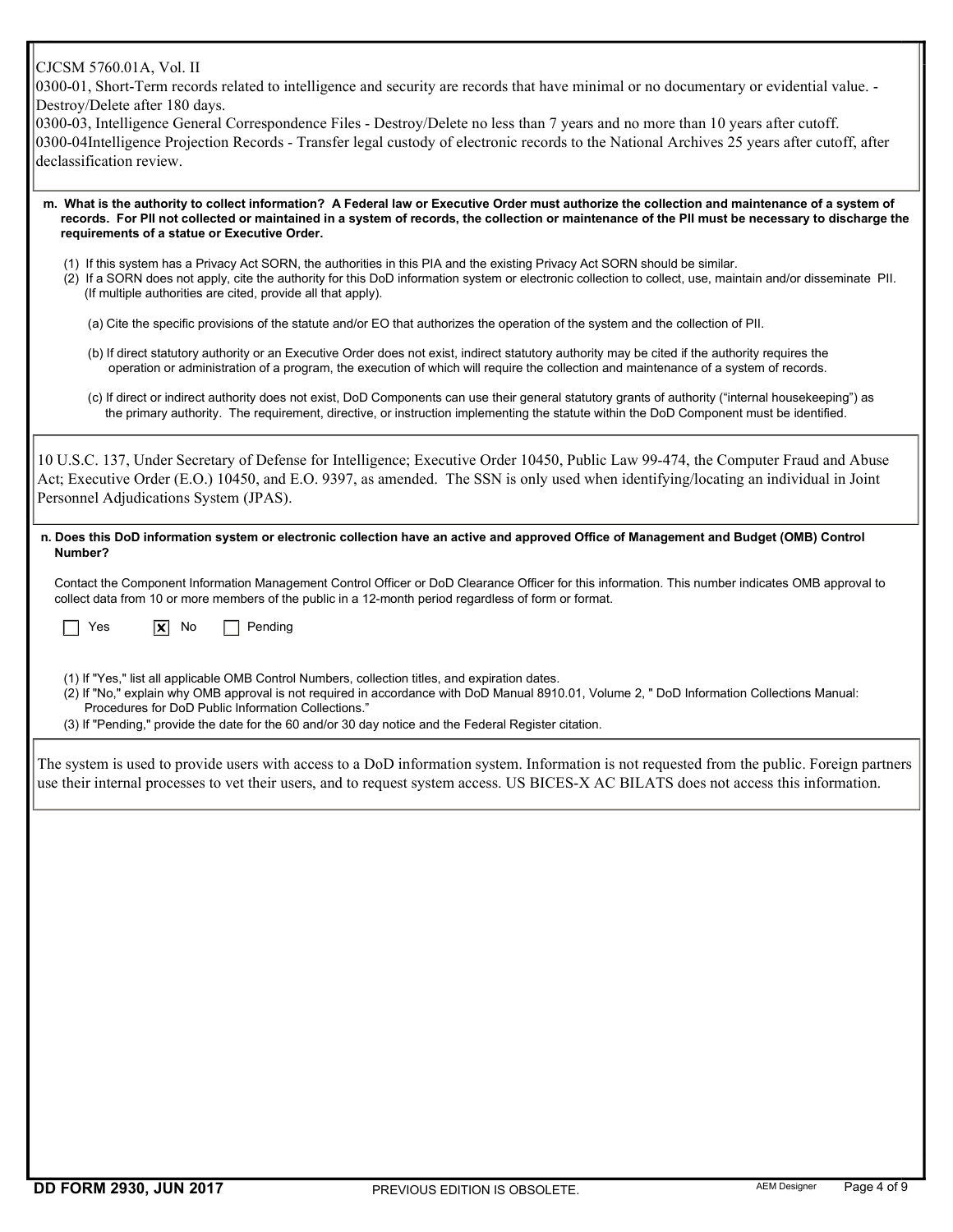| a. What PII will be collected (a data element alone or in combination that can uniquely identify an individual)? (Check all that apply)<br><b>Biometrics</b><br><b>Birth Date</b><br>Child Information<br>DoD ID Number<br>Citizenship<br><b>Disability Information</b><br><b>Driver's License</b><br><b>Education Information</b><br><b>Emergency Contact</b><br><b>Employment Information</b><br><b>Financial Information</b><br>Gender/Gender Identification<br>Home/Cell Phone<br>Law Enforcement Information<br>Legal Status<br>Mailing/Home Address<br><b>Marital Status</b><br><b>Medical Information</b><br><b>Military Records</b><br>Mother's Middle/Maiden Name<br>Name(s)<br>$\overline{\mathbf{x}}$<br>$\overline{\mathbf{x}}$<br><b>Official Duty Address</b><br>Official Duty Telephone Phone<br>Other ID Number<br>Personal E-mail Address<br>Passport Information<br>Photo<br>Place of Birth<br>Position/Title<br>$\overline{\mathbf{x}}$<br>Protected Health Information (PHI) <sup>1</sup><br>Rank/Grade<br>Religious Preference<br>Race/Ethnicity<br>$ \mathbf{x} $<br>Social Security Number (SSN) (Full or in any<br>Records<br>Security Information<br>lx<br>form)<br>Work E-mail Address<br>If Other, enter the information in the box below<br>$ \mathbf{x} $<br>While the SSN is sometimes collected from US citizens in order to determine appropriate level of access to the system, the US BICES-X<br>AC BILATs themselves do not collect or store the SSN or any other PII. Once registered, access is via username (firstname.lastname) and a<br>password.<br>If the SSN is collected, complete the following questions.<br>(DoD Instruction 1000.30 states that all DoD personnel shall reduce or eliminate the use of SSNs wherever possible. SSNs shall not be used in spreadsheets,<br>hard copy lists, electronic reports, or collected in surveys unless they meet one or more of the acceptable use criteria.)<br>(1) Is there a current DPCLTD approved SSN Justification on Memo in place?<br>Ιx<br>No<br>Yes<br>If "Yes," provide the signatory and date approval. If "No," explain why there is no SSN Justification Memo.<br>While the SSN is requested is for verification of appropriate level of access in the Department of Defense Joint Personnel Adjudication<br>BICES-X AC BILATs for any purpose.<br>(2) Describe the approved acceptable use in accordance with DoD Instruction 1000.30 "Reduction of Social Security Number (SSN) Use within DoD".<br>(3) Describe the mitigation efforts to reduce the use including visibility and printing of SSN in accordance with DoD Instructoin 1000.30, "Reduction of<br>Social Security Number (SSN) Use within DoD".<br>Only personnel with a required "need to know" have access to the view records stored as a repository and are limited by role-based<br>permissions.<br>(4) Has a plan to eliminate the use of the SSN or mitigate its use and or visibility been identified in the approved SSN Justification request?<br>If "Yes," provide the unique identifier and when can it be eliminated?<br>If "No," explain.<br>$ \overline{\mathbf{x}} $ No<br>Yes<br>BICES-X AC BILATs. The SSN (or PII other than name) is never entered into or used by the system for any purpose.<br>b. What is the PII confidentiality impact level <sup>2</sup> ?<br>$ \mathbf{x} $<br>Low<br>Moderate<br>High |                                                                                                                                                | <b>SECTION 2: PII RISK REVIEW</b> |                                    |  |  |
|---------------------------------------------------------------------------------------------------------------------------------------------------------------------------------------------------------------------------------------------------------------------------------------------------------------------------------------------------------------------------------------------------------------------------------------------------------------------------------------------------------------------------------------------------------------------------------------------------------------------------------------------------------------------------------------------------------------------------------------------------------------------------------------------------------------------------------------------------------------------------------------------------------------------------------------------------------------------------------------------------------------------------------------------------------------------------------------------------------------------------------------------------------------------------------------------------------------------------------------------------------------------------------------------------------------------------------------------------------------------------------------------------------------------------------------------------------------------------------------------------------------------------------------------------------------------------------------------------------------------------------------------------------------------------------------------------------------------------------------------------------------------------------------------------------------------------------------------------------------------------------------------------------------------------------------------------------------------------------------------------------------------------------------------------------------------------------------------------------------------------------------------------------------------------------------------------------------------------------------------------------------------------------------------------------------------------------------------------------------------------------------------------------------------------------------------------------------------------------------------------------------------------------------------------------------------------------------------------------------------------------------------------------------------------------------------------------------------------------------------------------------------------------------------------------------------------------------------------------------------------------------------------------------------------------------------------------------------------------------------------------------------------------------------------------------------------------------------------------------------------------------------------------------------------------------------------------------------------------------------------------------------------------------------------------------------------------------------------------------------------------------------------------|------------------------------------------------------------------------------------------------------------------------------------------------|-----------------------------------|------------------------------------|--|--|
|                                                                                                                                                                                                                                                                                                                                                                                                                                                                                                                                                                                                                                                                                                                                                                                                                                                                                                                                                                                                                                                                                                                                                                                                                                                                                                                                                                                                                                                                                                                                                                                                                                                                                                                                                                                                                                                                                                                                                                                                                                                                                                                                                                                                                                                                                                                                                                                                                                                                                                                                                                                                                                                                                                                                                                                                                                                                                                                                                                                                                                                                                                                                                                                                                                                                                                                                                                                                         |                                                                                                                                                |                                   |                                    |  |  |
|                                                                                                                                                                                                                                                                                                                                                                                                                                                                                                                                                                                                                                                                                                                                                                                                                                                                                                                                                                                                                                                                                                                                                                                                                                                                                                                                                                                                                                                                                                                                                                                                                                                                                                                                                                                                                                                                                                                                                                                                                                                                                                                                                                                                                                                                                                                                                                                                                                                                                                                                                                                                                                                                                                                                                                                                                                                                                                                                                                                                                                                                                                                                                                                                                                                                                                                                                                                                         |                                                                                                                                                |                                   |                                    |  |  |
|                                                                                                                                                                                                                                                                                                                                                                                                                                                                                                                                                                                                                                                                                                                                                                                                                                                                                                                                                                                                                                                                                                                                                                                                                                                                                                                                                                                                                                                                                                                                                                                                                                                                                                                                                                                                                                                                                                                                                                                                                                                                                                                                                                                                                                                                                                                                                                                                                                                                                                                                                                                                                                                                                                                                                                                                                                                                                                                                                                                                                                                                                                                                                                                                                                                                                                                                                                                                         |                                                                                                                                                |                                   |                                    |  |  |
|                                                                                                                                                                                                                                                                                                                                                                                                                                                                                                                                                                                                                                                                                                                                                                                                                                                                                                                                                                                                                                                                                                                                                                                                                                                                                                                                                                                                                                                                                                                                                                                                                                                                                                                                                                                                                                                                                                                                                                                                                                                                                                                                                                                                                                                                                                                                                                                                                                                                                                                                                                                                                                                                                                                                                                                                                                                                                                                                                                                                                                                                                                                                                                                                                                                                                                                                                                                                         |                                                                                                                                                |                                   |                                    |  |  |
|                                                                                                                                                                                                                                                                                                                                                                                                                                                                                                                                                                                                                                                                                                                                                                                                                                                                                                                                                                                                                                                                                                                                                                                                                                                                                                                                                                                                                                                                                                                                                                                                                                                                                                                                                                                                                                                                                                                                                                                                                                                                                                                                                                                                                                                                                                                                                                                                                                                                                                                                                                                                                                                                                                                                                                                                                                                                                                                                                                                                                                                                                                                                                                                                                                                                                                                                                                                                         |                                                                                                                                                |                                   |                                    |  |  |
|                                                                                                                                                                                                                                                                                                                                                                                                                                                                                                                                                                                                                                                                                                                                                                                                                                                                                                                                                                                                                                                                                                                                                                                                                                                                                                                                                                                                                                                                                                                                                                                                                                                                                                                                                                                                                                                                                                                                                                                                                                                                                                                                                                                                                                                                                                                                                                                                                                                                                                                                                                                                                                                                                                                                                                                                                                                                                                                                                                                                                                                                                                                                                                                                                                                                                                                                                                                                         |                                                                                                                                                |                                   |                                    |  |  |
|                                                                                                                                                                                                                                                                                                                                                                                                                                                                                                                                                                                                                                                                                                                                                                                                                                                                                                                                                                                                                                                                                                                                                                                                                                                                                                                                                                                                                                                                                                                                                                                                                                                                                                                                                                                                                                                                                                                                                                                                                                                                                                                                                                                                                                                                                                                                                                                                                                                                                                                                                                                                                                                                                                                                                                                                                                                                                                                                                                                                                                                                                                                                                                                                                                                                                                                                                                                                         |                                                                                                                                                |                                   |                                    |  |  |
|                                                                                                                                                                                                                                                                                                                                                                                                                                                                                                                                                                                                                                                                                                                                                                                                                                                                                                                                                                                                                                                                                                                                                                                                                                                                                                                                                                                                                                                                                                                                                                                                                                                                                                                                                                                                                                                                                                                                                                                                                                                                                                                                                                                                                                                                                                                                                                                                                                                                                                                                                                                                                                                                                                                                                                                                                                                                                                                                                                                                                                                                                                                                                                                                                                                                                                                                                                                                         |                                                                                                                                                |                                   |                                    |  |  |
|                                                                                                                                                                                                                                                                                                                                                                                                                                                                                                                                                                                                                                                                                                                                                                                                                                                                                                                                                                                                                                                                                                                                                                                                                                                                                                                                                                                                                                                                                                                                                                                                                                                                                                                                                                                                                                                                                                                                                                                                                                                                                                                                                                                                                                                                                                                                                                                                                                                                                                                                                                                                                                                                                                                                                                                                                                                                                                                                                                                                                                                                                                                                                                                                                                                                                                                                                                                                         |                                                                                                                                                |                                   |                                    |  |  |
|                                                                                                                                                                                                                                                                                                                                                                                                                                                                                                                                                                                                                                                                                                                                                                                                                                                                                                                                                                                                                                                                                                                                                                                                                                                                                                                                                                                                                                                                                                                                                                                                                                                                                                                                                                                                                                                                                                                                                                                                                                                                                                                                                                                                                                                                                                                                                                                                                                                                                                                                                                                                                                                                                                                                                                                                                                                                                                                                                                                                                                                                                                                                                                                                                                                                                                                                                                                                         |                                                                                                                                                |                                   |                                    |  |  |
|                                                                                                                                                                                                                                                                                                                                                                                                                                                                                                                                                                                                                                                                                                                                                                                                                                                                                                                                                                                                                                                                                                                                                                                                                                                                                                                                                                                                                                                                                                                                                                                                                                                                                                                                                                                                                                                                                                                                                                                                                                                                                                                                                                                                                                                                                                                                                                                                                                                                                                                                                                                                                                                                                                                                                                                                                                                                                                                                                                                                                                                                                                                                                                                                                                                                                                                                                                                                         |                                                                                                                                                |                                   |                                    |  |  |
|                                                                                                                                                                                                                                                                                                                                                                                                                                                                                                                                                                                                                                                                                                                                                                                                                                                                                                                                                                                                                                                                                                                                                                                                                                                                                                                                                                                                                                                                                                                                                                                                                                                                                                                                                                                                                                                                                                                                                                                                                                                                                                                                                                                                                                                                                                                                                                                                                                                                                                                                                                                                                                                                                                                                                                                                                                                                                                                                                                                                                                                                                                                                                                                                                                                                                                                                                                                                         |                                                                                                                                                |                                   |                                    |  |  |
|                                                                                                                                                                                                                                                                                                                                                                                                                                                                                                                                                                                                                                                                                                                                                                                                                                                                                                                                                                                                                                                                                                                                                                                                                                                                                                                                                                                                                                                                                                                                                                                                                                                                                                                                                                                                                                                                                                                                                                                                                                                                                                                                                                                                                                                                                                                                                                                                                                                                                                                                                                                                                                                                                                                                                                                                                                                                                                                                                                                                                                                                                                                                                                                                                                                                                                                                                                                                         |                                                                                                                                                |                                   |                                    |  |  |
|                                                                                                                                                                                                                                                                                                                                                                                                                                                                                                                                                                                                                                                                                                                                                                                                                                                                                                                                                                                                                                                                                                                                                                                                                                                                                                                                                                                                                                                                                                                                                                                                                                                                                                                                                                                                                                                                                                                                                                                                                                                                                                                                                                                                                                                                                                                                                                                                                                                                                                                                                                                                                                                                                                                                                                                                                                                                                                                                                                                                                                                                                                                                                                                                                                                                                                                                                                                                         |                                                                                                                                                |                                   |                                    |  |  |
|                                                                                                                                                                                                                                                                                                                                                                                                                                                                                                                                                                                                                                                                                                                                                                                                                                                                                                                                                                                                                                                                                                                                                                                                                                                                                                                                                                                                                                                                                                                                                                                                                                                                                                                                                                                                                                                                                                                                                                                                                                                                                                                                                                                                                                                                                                                                                                                                                                                                                                                                                                                                                                                                                                                                                                                                                                                                                                                                                                                                                                                                                                                                                                                                                                                                                                                                                                                                         |                                                                                                                                                |                                   |                                    |  |  |
|                                                                                                                                                                                                                                                                                                                                                                                                                                                                                                                                                                                                                                                                                                                                                                                                                                                                                                                                                                                                                                                                                                                                                                                                                                                                                                                                                                                                                                                                                                                                                                                                                                                                                                                                                                                                                                                                                                                                                                                                                                                                                                                                                                                                                                                                                                                                                                                                                                                                                                                                                                                                                                                                                                                                                                                                                                                                                                                                                                                                                                                                                                                                                                                                                                                                                                                                                                                                         |                                                                                                                                                |                                   |                                    |  |  |
|                                                                                                                                                                                                                                                                                                                                                                                                                                                                                                                                                                                                                                                                                                                                                                                                                                                                                                                                                                                                                                                                                                                                                                                                                                                                                                                                                                                                                                                                                                                                                                                                                                                                                                                                                                                                                                                                                                                                                                                                                                                                                                                                                                                                                                                                                                                                                                                                                                                                                                                                                                                                                                                                                                                                                                                                                                                                                                                                                                                                                                                                                                                                                                                                                                                                                                                                                                                                         |                                                                                                                                                |                                   |                                    |  |  |
|                                                                                                                                                                                                                                                                                                                                                                                                                                                                                                                                                                                                                                                                                                                                                                                                                                                                                                                                                                                                                                                                                                                                                                                                                                                                                                                                                                                                                                                                                                                                                                                                                                                                                                                                                                                                                                                                                                                                                                                                                                                                                                                                                                                                                                                                                                                                                                                                                                                                                                                                                                                                                                                                                                                                                                                                                                                                                                                                                                                                                                                                                                                                                                                                                                                                                                                                                                                                         |                                                                                                                                                |                                   |                                    |  |  |
|                                                                                                                                                                                                                                                                                                                                                                                                                                                                                                                                                                                                                                                                                                                                                                                                                                                                                                                                                                                                                                                                                                                                                                                                                                                                                                                                                                                                                                                                                                                                                                                                                                                                                                                                                                                                                                                                                                                                                                                                                                                                                                                                                                                                                                                                                                                                                                                                                                                                                                                                                                                                                                                                                                                                                                                                                                                                                                                                                                                                                                                                                                                                                                                                                                                                                                                                                                                                         |                                                                                                                                                |                                   |                                    |  |  |
|                                                                                                                                                                                                                                                                                                                                                                                                                                                                                                                                                                                                                                                                                                                                                                                                                                                                                                                                                                                                                                                                                                                                                                                                                                                                                                                                                                                                                                                                                                                                                                                                                                                                                                                                                                                                                                                                                                                                                                                                                                                                                                                                                                                                                                                                                                                                                                                                                                                                                                                                                                                                                                                                                                                                                                                                                                                                                                                                                                                                                                                                                                                                                                                                                                                                                                                                                                                                         |                                                                                                                                                |                                   |                                    |  |  |
|                                                                                                                                                                                                                                                                                                                                                                                                                                                                                                                                                                                                                                                                                                                                                                                                                                                                                                                                                                                                                                                                                                                                                                                                                                                                                                                                                                                                                                                                                                                                                                                                                                                                                                                                                                                                                                                                                                                                                                                                                                                                                                                                                                                                                                                                                                                                                                                                                                                                                                                                                                                                                                                                                                                                                                                                                                                                                                                                                                                                                                                                                                                                                                                                                                                                                                                                                                                                         |                                                                                                                                                |                                   |                                    |  |  |
|                                                                                                                                                                                                                                                                                                                                                                                                                                                                                                                                                                                                                                                                                                                                                                                                                                                                                                                                                                                                                                                                                                                                                                                                                                                                                                                                                                                                                                                                                                                                                                                                                                                                                                                                                                                                                                                                                                                                                                                                                                                                                                                                                                                                                                                                                                                                                                                                                                                                                                                                                                                                                                                                                                                                                                                                                                                                                                                                                                                                                                                                                                                                                                                                                                                                                                                                                                                                         |                                                                                                                                                |                                   |                                    |  |  |
|                                                                                                                                                                                                                                                                                                                                                                                                                                                                                                                                                                                                                                                                                                                                                                                                                                                                                                                                                                                                                                                                                                                                                                                                                                                                                                                                                                                                                                                                                                                                                                                                                                                                                                                                                                                                                                                                                                                                                                                                                                                                                                                                                                                                                                                                                                                                                                                                                                                                                                                                                                                                                                                                                                                                                                                                                                                                                                                                                                                                                                                                                                                                                                                                                                                                                                                                                                                                         |                                                                                                                                                |                                   |                                    |  |  |
|                                                                                                                                                                                                                                                                                                                                                                                                                                                                                                                                                                                                                                                                                                                                                                                                                                                                                                                                                                                                                                                                                                                                                                                                                                                                                                                                                                                                                                                                                                                                                                                                                                                                                                                                                                                                                                                                                                                                                                                                                                                                                                                                                                                                                                                                                                                                                                                                                                                                                                                                                                                                                                                                                                                                                                                                                                                                                                                                                                                                                                                                                                                                                                                                                                                                                                                                                                                                         |                                                                                                                                                |                                   |                                    |  |  |
|                                                                                                                                                                                                                                                                                                                                                                                                                                                                                                                                                                                                                                                                                                                                                                                                                                                                                                                                                                                                                                                                                                                                                                                                                                                                                                                                                                                                                                                                                                                                                                                                                                                                                                                                                                                                                                                                                                                                                                                                                                                                                                                                                                                                                                                                                                                                                                                                                                                                                                                                                                                                                                                                                                                                                                                                                                                                                                                                                                                                                                                                                                                                                                                                                                                                                                                                                                                                         |                                                                                                                                                |                                   |                                    |  |  |
|                                                                                                                                                                                                                                                                                                                                                                                                                                                                                                                                                                                                                                                                                                                                                                                                                                                                                                                                                                                                                                                                                                                                                                                                                                                                                                                                                                                                                                                                                                                                                                                                                                                                                                                                                                                                                                                                                                                                                                                                                                                                                                                                                                                                                                                                                                                                                                                                                                                                                                                                                                                                                                                                                                                                                                                                                                                                                                                                                                                                                                                                                                                                                                                                                                                                                                                                                                                                         | System (JPAS). This verification is done completely outside of the system. The SSN (or PII other than name) is never entered into or used by   |                                   |                                    |  |  |
|                                                                                                                                                                                                                                                                                                                                                                                                                                                                                                                                                                                                                                                                                                                                                                                                                                                                                                                                                                                                                                                                                                                                                                                                                                                                                                                                                                                                                                                                                                                                                                                                                                                                                                                                                                                                                                                                                                                                                                                                                                                                                                                                                                                                                                                                                                                                                                                                                                                                                                                                                                                                                                                                                                                                                                                                                                                                                                                                                                                                                                                                                                                                                                                                                                                                                                                                                                                                         |                                                                                                                                                |                                   |                                    |  |  |
|                                                                                                                                                                                                                                                                                                                                                                                                                                                                                                                                                                                                                                                                                                                                                                                                                                                                                                                                                                                                                                                                                                                                                                                                                                                                                                                                                                                                                                                                                                                                                                                                                                                                                                                                                                                                                                                                                                                                                                                                                                                                                                                                                                                                                                                                                                                                                                                                                                                                                                                                                                                                                                                                                                                                                                                                                                                                                                                                                                                                                                                                                                                                                                                                                                                                                                                                                                                                         |                                                                                                                                                |                                   |                                    |  |  |
|                                                                                                                                                                                                                                                                                                                                                                                                                                                                                                                                                                                                                                                                                                                                                                                                                                                                                                                                                                                                                                                                                                                                                                                                                                                                                                                                                                                                                                                                                                                                                                                                                                                                                                                                                                                                                                                                                                                                                                                                                                                                                                                                                                                                                                                                                                                                                                                                                                                                                                                                                                                                                                                                                                                                                                                                                                                                                                                                                                                                                                                                                                                                                                                                                                                                                                                                                                                                         |                                                                                                                                                |                                   |                                    |  |  |
|                                                                                                                                                                                                                                                                                                                                                                                                                                                                                                                                                                                                                                                                                                                                                                                                                                                                                                                                                                                                                                                                                                                                                                                                                                                                                                                                                                                                                                                                                                                                                                                                                                                                                                                                                                                                                                                                                                                                                                                                                                                                                                                                                                                                                                                                                                                                                                                                                                                                                                                                                                                                                                                                                                                                                                                                                                                                                                                                                                                                                                                                                                                                                                                                                                                                                                                                                                                                         |                                                                                                                                                |                                   |                                    |  |  |
|                                                                                                                                                                                                                                                                                                                                                                                                                                                                                                                                                                                                                                                                                                                                                                                                                                                                                                                                                                                                                                                                                                                                                                                                                                                                                                                                                                                                                                                                                                                                                                                                                                                                                                                                                                                                                                                                                                                                                                                                                                                                                                                                                                                                                                                                                                                                                                                                                                                                                                                                                                                                                                                                                                                                                                                                                                                                                                                                                                                                                                                                                                                                                                                                                                                                                                                                                                                                         |                                                                                                                                                |                                   |                                    |  |  |
|                                                                                                                                                                                                                                                                                                                                                                                                                                                                                                                                                                                                                                                                                                                                                                                                                                                                                                                                                                                                                                                                                                                                                                                                                                                                                                                                                                                                                                                                                                                                                                                                                                                                                                                                                                                                                                                                                                                                                                                                                                                                                                                                                                                                                                                                                                                                                                                                                                                                                                                                                                                                                                                                                                                                                                                                                                                                                                                                                                                                                                                                                                                                                                                                                                                                                                                                                                                                         |                                                                                                                                                |                                   |                                    |  |  |
|                                                                                                                                                                                                                                                                                                                                                                                                                                                                                                                                                                                                                                                                                                                                                                                                                                                                                                                                                                                                                                                                                                                                                                                                                                                                                                                                                                                                                                                                                                                                                                                                                                                                                                                                                                                                                                                                                                                                                                                                                                                                                                                                                                                                                                                                                                                                                                                                                                                                                                                                                                                                                                                                                                                                                                                                                                                                                                                                                                                                                                                                                                                                                                                                                                                                                                                                                                                                         |                                                                                                                                                |                                   |                                    |  |  |
|                                                                                                                                                                                                                                                                                                                                                                                                                                                                                                                                                                                                                                                                                                                                                                                                                                                                                                                                                                                                                                                                                                                                                                                                                                                                                                                                                                                                                                                                                                                                                                                                                                                                                                                                                                                                                                                                                                                                                                                                                                                                                                                                                                                                                                                                                                                                                                                                                                                                                                                                                                                                                                                                                                                                                                                                                                                                                                                                                                                                                                                                                                                                                                                                                                                                                                                                                                                                         |                                                                                                                                                |                                   |                                    |  |  |
|                                                                                                                                                                                                                                                                                                                                                                                                                                                                                                                                                                                                                                                                                                                                                                                                                                                                                                                                                                                                                                                                                                                                                                                                                                                                                                                                                                                                                                                                                                                                                                                                                                                                                                                                                                                                                                                                                                                                                                                                                                                                                                                                                                                                                                                                                                                                                                                                                                                                                                                                                                                                                                                                                                                                                                                                                                                                                                                                                                                                                                                                                                                                                                                                                                                                                                                                                                                                         | The only time a SSN is asked for is for initial JPAS access verification purposes. As stated above, verification is done completely outside of |                                   |                                    |  |  |
|                                                                                                                                                                                                                                                                                                                                                                                                                                                                                                                                                                                                                                                                                                                                                                                                                                                                                                                                                                                                                                                                                                                                                                                                                                                                                                                                                                                                                                                                                                                                                                                                                                                                                                                                                                                                                                                                                                                                                                                                                                                                                                                                                                                                                                                                                                                                                                                                                                                                                                                                                                                                                                                                                                                                                                                                                                                                                                                                                                                                                                                                                                                                                                                                                                                                                                                                                                                                         |                                                                                                                                                |                                   |                                    |  |  |
|                                                                                                                                                                                                                                                                                                                                                                                                                                                                                                                                                                                                                                                                                                                                                                                                                                                                                                                                                                                                                                                                                                                                                                                                                                                                                                                                                                                                                                                                                                                                                                                                                                                                                                                                                                                                                                                                                                                                                                                                                                                                                                                                                                                                                                                                                                                                                                                                                                                                                                                                                                                                                                                                                                                                                                                                                                                                                                                                                                                                                                                                                                                                                                                                                                                                                                                                                                                                         | <b>DD FORM 2930, JUN 2017</b>                                                                                                                  | PREVIOUS EDITION IS OBSOLETE.     | <b>AEM Designer</b><br>Page 5 of 9 |  |  |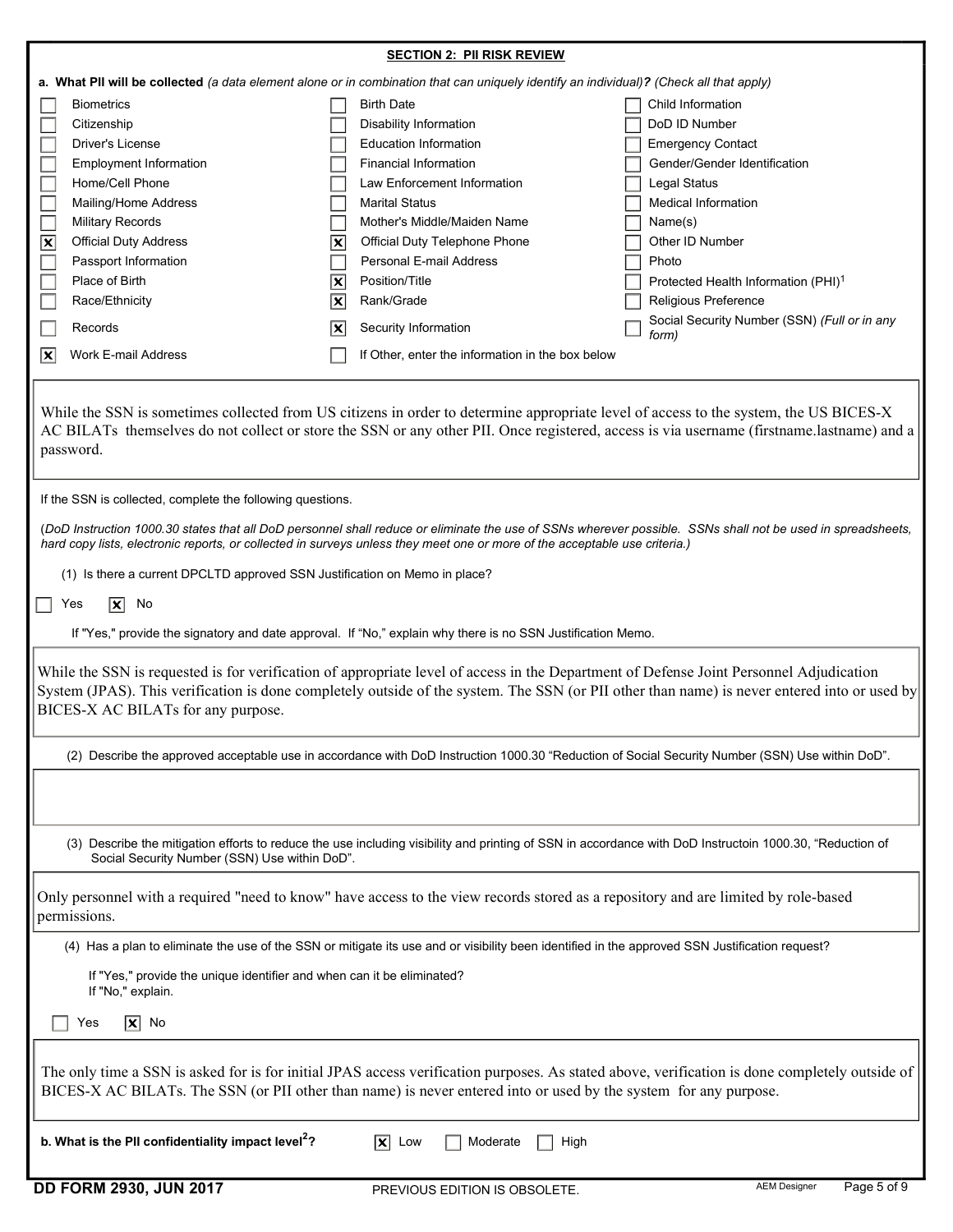|                                                                                                                                                                                                                                                                                                                                                                                                                                                                                                         | The definition of PHI involves evaluating conditions listed in the HIPAA. Consult with General Counsel to make this determination.                                                                                                                                                                                                                                                                                                                                                                                                         |                                                                                                                                                                                                |    |                              |                                                                                                                                                                                                                                                                                                                                                                                                                                                       |
|---------------------------------------------------------------------------------------------------------------------------------------------------------------------------------------------------------------------------------------------------------------------------------------------------------------------------------------------------------------------------------------------------------------------------------------------------------------------------------------------------------|--------------------------------------------------------------------------------------------------------------------------------------------------------------------------------------------------------------------------------------------------------------------------------------------------------------------------------------------------------------------------------------------------------------------------------------------------------------------------------------------------------------------------------------------|------------------------------------------------------------------------------------------------------------------------------------------------------------------------------------------------|----|------------------------------|-------------------------------------------------------------------------------------------------------------------------------------------------------------------------------------------------------------------------------------------------------------------------------------------------------------------------------------------------------------------------------------------------------------------------------------------------------|
|                                                                                                                                                                                                                                                                                                                                                                                                                                                                                                         | low, moderate, or high. This activity may be conducted as part of the categorization exercise that occurs under the Risk Management Framework (RMF). Note that categorization under the RMF is typically<br>most effective when done in collaboration with the Information Owner, Information System Owner, Information System Security Manager, and representatives from the security and privacy organizations, such as<br>the Information System Security Officer (ISSO) and Senior Component Official for Privacy (SCOP) or designees. |                                                                                                                                                                                                |    |                              | Guidance on determining the PII confidentiality impact level, see Section 2.5 "Categorization of PII Using NIST SP 800-122." Use the identified PII confidentiality impact level to apply the appropriate Privacy Overlay<br>conducted using the information types described in NIST Special Publication (SP) 800-60, which are not as granular as the PII data elements listed in the PIA table. Determining the PII confidentiality impact level is |
|                                                                                                                                                                                                                                                                                                                                                                                                                                                                                                         | c. How will the PII be secured?                                                                                                                                                                                                                                                                                                                                                                                                                                                                                                            |                                                                                                                                                                                                |    |                              |                                                                                                                                                                                                                                                                                                                                                                                                                                                       |
|                                                                                                                                                                                                                                                                                                                                                                                                                                                                                                         | (1) Physical Controls. (Check all that apply)                                                                                                                                                                                                                                                                                                                                                                                                                                                                                              |                                                                                                                                                                                                |    |                              |                                                                                                                                                                                                                                                                                                                                                                                                                                                       |
|                                                                                                                                                                                                                                                                                                                                                                                                                                                                                                         | <b>Cipher Locks</b>                                                                                                                                                                                                                                                                                                                                                                                                                                                                                                                        |                                                                                                                                                                                                |    | Closed Circuit TV (CCTV)     |                                                                                                                                                                                                                                                                                                                                                                                                                                                       |
|                                                                                                                                                                                                                                                                                                                                                                                                                                                                                                         | <b>Combination Locks</b>                                                                                                                                                                                                                                                                                                                                                                                                                                                                                                                   |                                                                                                                                                                                                | ΙX | <b>Identification Badges</b> |                                                                                                                                                                                                                                                                                                                                                                                                                                                       |
|                                                                                                                                                                                                                                                                                                                                                                                                                                                                                                         | Key Cards                                                                                                                                                                                                                                                                                                                                                                                                                                                                                                                                  |                                                                                                                                                                                                | ×  | Safes                        |                                                                                                                                                                                                                                                                                                                                                                                                                                                       |
|                                                                                                                                                                                                                                                                                                                                                                                                                                                                                                         | <b>Security Guards</b>                                                                                                                                                                                                                                                                                                                                                                                                                                                                                                                     |                                                                                                                                                                                                |    |                              | If Other, enter the information in the box below                                                                                                                                                                                                                                                                                                                                                                                                      |
|                                                                                                                                                                                                                                                                                                                                                                                                                                                                                                         | have access to closed spaces.                                                                                                                                                                                                                                                                                                                                                                                                                                                                                                              |                                                                                                                                                                                                |    |                              | The 2875 to include user account request paperwork is transmitted on SIPR and stored on SIPR which resides in closed spaces, and one must                                                                                                                                                                                                                                                                                                             |
|                                                                                                                                                                                                                                                                                                                                                                                                                                                                                                         | (2) Administrative Controls. (Check all that apply)                                                                                                                                                                                                                                                                                                                                                                                                                                                                                        |                                                                                                                                                                                                |    |                              |                                                                                                                                                                                                                                                                                                                                                                                                                                                       |
|                                                                                                                                                                                                                                                                                                                                                                                                                                                                                                         | <b>Backups Secured Off-site</b>                                                                                                                                                                                                                                                                                                                                                                                                                                                                                                            |                                                                                                                                                                                                |    |                              |                                                                                                                                                                                                                                                                                                                                                                                                                                                       |
|                                                                                                                                                                                                                                                                                                                                                                                                                                                                                                         | Encryption of Backups                                                                                                                                                                                                                                                                                                                                                                                                                                                                                                                      |                                                                                                                                                                                                |    |                              |                                                                                                                                                                                                                                                                                                                                                                                                                                                       |
|                                                                                                                                                                                                                                                                                                                                                                                                                                                                                                         | Methods to Ensure Only Authorized Personnel Access to PII                                                                                                                                                                                                                                                                                                                                                                                                                                                                                  |                                                                                                                                                                                                |    |                              |                                                                                                                                                                                                                                                                                                                                                                                                                                                       |
|                                                                                                                                                                                                                                                                                                                                                                                                                                                                                                         | <b>Periodic Security Audits</b>                                                                                                                                                                                                                                                                                                                                                                                                                                                                                                            |                                                                                                                                                                                                |    |                              |                                                                                                                                                                                                                                                                                                                                                                                                                                                       |
|                                                                                                                                                                                                                                                                                                                                                                                                                                                                                                         | Regular Monitoring of Users' Security Practices                                                                                                                                                                                                                                                                                                                                                                                                                                                                                            |                                                                                                                                                                                                |    |                              |                                                                                                                                                                                                                                                                                                                                                                                                                                                       |
|                                                                                                                                                                                                                                                                                                                                                                                                                                                                                                         | If Other, enter the information in the box below                                                                                                                                                                                                                                                                                                                                                                                                                                                                                           |                                                                                                                                                                                                |    |                              |                                                                                                                                                                                                                                                                                                                                                                                                                                                       |
| $\overline{\mathbf{x}}$<br>$\overline{\mathbf{x}}$                                                                                                                                                                                                                                                                                                                                                                                                                                                      | (3) Technical Controls. (Check all that apply)<br><b>Biometrics</b><br>Encryption of Data at Rest<br>Firewall<br><b>Role-Based Access Controls</b><br>Virtual Private Network (VPN)                                                                                                                                                                                                                                                                                                                                                        | Common Access Card (CAC)<br>Encryption of Data in Transit<br>Intrusion Detection System (IDS)<br>Used Only for Privileged (Elevated Roles)<br>If Other, enter the information in the box below |    |                              | DoD Public Key Infrastructure Certificates<br><b>External Certificate Authority Certificates</b><br>Least Privilege Access<br>User Identification and Password<br>IX I                                                                                                                                                                                                                                                                                |
|                                                                                                                                                                                                                                                                                                                                                                                                                                                                                                         |                                                                                                                                                                                                                                                                                                                                                                                                                                                                                                                                            |                                                                                                                                                                                                |    |                              |                                                                                                                                                                                                                                                                                                                                                                                                                                                       |
|                                                                                                                                                                                                                                                                                                                                                                                                                                                                                                         | d. What additional measures/safeguards have been put in place to address privacy risks for this information system or electronic collection?                                                                                                                                                                                                                                                                                                                                                                                               |                                                                                                                                                                                                |    |                              |                                                                                                                                                                                                                                                                                                                                                                                                                                                       |
| PII used to determine eligibility for system access is collected and disseminated by US personnel who have an appropriate background<br>check and a need-to-know to process the DD 2875 (SOs/Program Managers/Program Supervisors/CSSD personnel). When used, the SSN is<br>only accessed by properly cleared SO with a need to know in order to verify the appropriate clearance for the requested level of access<br>level. PII is never not entered into or used by the US BICES-X AC BILATS system. |                                                                                                                                                                                                                                                                                                                                                                                                                                                                                                                                            |                                                                                                                                                                                                |    |                              |                                                                                                                                                                                                                                                                                                                                                                                                                                                       |
|                                                                                                                                                                                                                                                                                                                                                                                                                                                                                                         |                                                                                                                                                                                                                                                                                                                                                                                                                                                                                                                                            |                                                                                                                                                                                                |    |                              |                                                                                                                                                                                                                                                                                                                                                                                                                                                       |